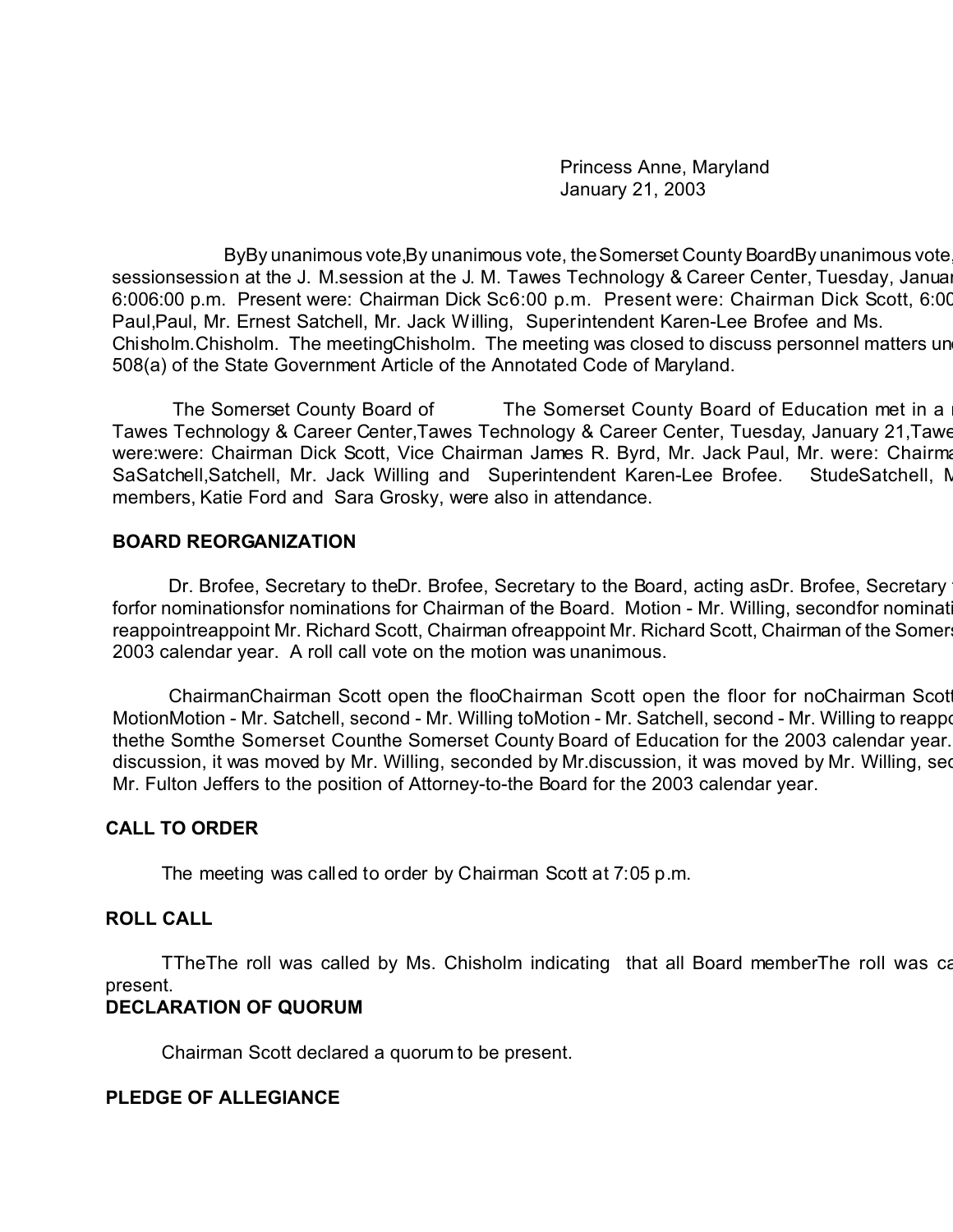Board Meeting - January 21, 2003 Page

Chairman Scott led the Board in the pledge of allegiance.

#### **MINUTES**

MotionMotion - Mr. Paul ,Motion - Mr. Paul , secondMotion - Mr. Paul , second - Mr.Satchell and December 10, 2002 regular meeting, as published.

### **AGENDA**

Motion - Motion - Mr. Satchell, second - Mr. Motion - Mr. Satchell, second - Mr. Willing and passed. presented.

### **PUBLIC PARTICIPATION**

Mrs. Diane Ritchey requestedMrs. Diane Ritchey requested the Board look into the process M the final exam for high school students.

### **STUDENT BOARD MEMBER REPORT**

Katie Ford and Sara Grosky reported on activities in their area school districts.

#### **DEAL ISLAND SCHOOL REPORT**

Mr.Mr. Mike Forbush, PrinMr. Mike Forbush, Principal of DeMr. Mike Forbush, Principal of D schoolschool activities makingschool activities making particular mention of the school s newly school activities and a very active PTA.

#### **REQUEST TO APPEAR - MR. BRIAN LAIRD**

Mr.Mr. Brian Laird, Coach of the Washington High School baseball team appeared beforebefore the Board to request that a fencebefore the Board to request that a fence and gate be instal forfor safor safety purposfor safety purposes. Chairman Scott stated the request would be d considered and an answer provided at the February board meeting.

#### **OLD BUSINESS**

No old business was discussed.

#### **NEW BUSINESS**

**PERSONNEL**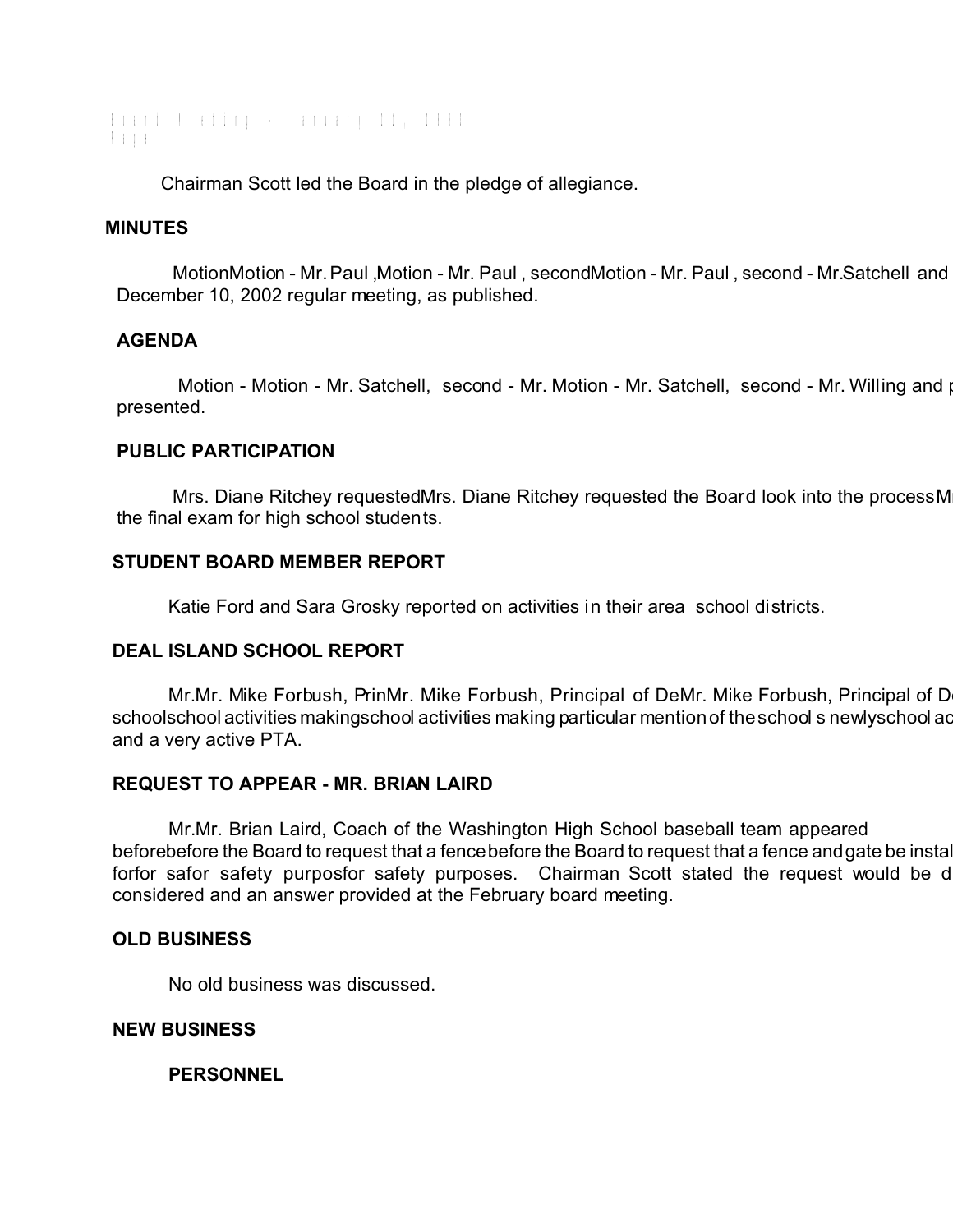Board Meeting - January 21, 2003 Page

UponUpon recommendation of theUpon recommendation of the Superintendent, it was m secondedseconded by Mr.Satchell and passed, to approvseconded by Mr.Satchell and passed, to hires: hires: Maria Hubbs, Angela Rathcamp, Stephanie Sproul, Regina Crosley, Sheilhires: Maria Hubbs Donna Ignelzi-Ferraro, Terry Purnell, Derek Savage, Keondra Miller.

### **PERFORMANCE APPRAISAL TOOL**

UUponUpon recommendation of the Superintendent, it was moved by MUpon recomm secondedseconded by Mr. Satchell and passed, to accept the Performance Appraisalseconded by presented for non-certificated staff.

## **PROPOSED SCHOOL CALENDAR**

Mr.Mr. Johnson presented two proposed school calendarsMr. Johnson presented two pr thethe Board s consithe Board s consideration. the Board s consideration. It was consensus of the study.

## **STUDENT ACHIEVEMENT REPORT**

AA presentation wasA presentation was made by Mr. Johnson, A presentation was made allall student data ranging from the Maryland School Performance Program, assessment results, SAT results, CTBS results and local reading and math assessment.

## **PROPOSED POLICY 700-34 VIOLATION OF CRIMINAL LAWS**

UponUpon recommendation of the Upon recommendation of the Superintendent, it was t Board to receive Proposed Policy 700-34, Violation of Criminal Laws, for study.

## **CLASSIFIED UNIT COMPOSITION**

UponUpon request of the Superintendent, it was moved Upon request of the Superintende byby Mr. Paul and passed, granting approval to post aby Mr. Paul and passed, granting approval to pos requestingrequesting unit composition negotiations for the purposrequesting unit composition negotiations for eligible non-certificated employees of the Somerset County Board of Education.

# **BIDSBIDS - PLAYGROUND EQUIPMENTBIDS - PLAYGROUND EQUIPMENT FOR WHITTIN**

UponUpon recommendation ofUpon recommendation of theUpon recommendation of the secondedseconded by Mr. Byrd and passed to approve the low bid of \$31,501 reseconded by M Playworld Systems, Inc., for playground equipment for Whittington Primary School.

## **SUPERINTENDENT AND BOARD MEMBER COMMENTS**

Dr. Brofee expressed Dr. Brofee expressed appreciation to Mrs. Mary Pruitt and Mr. Larry